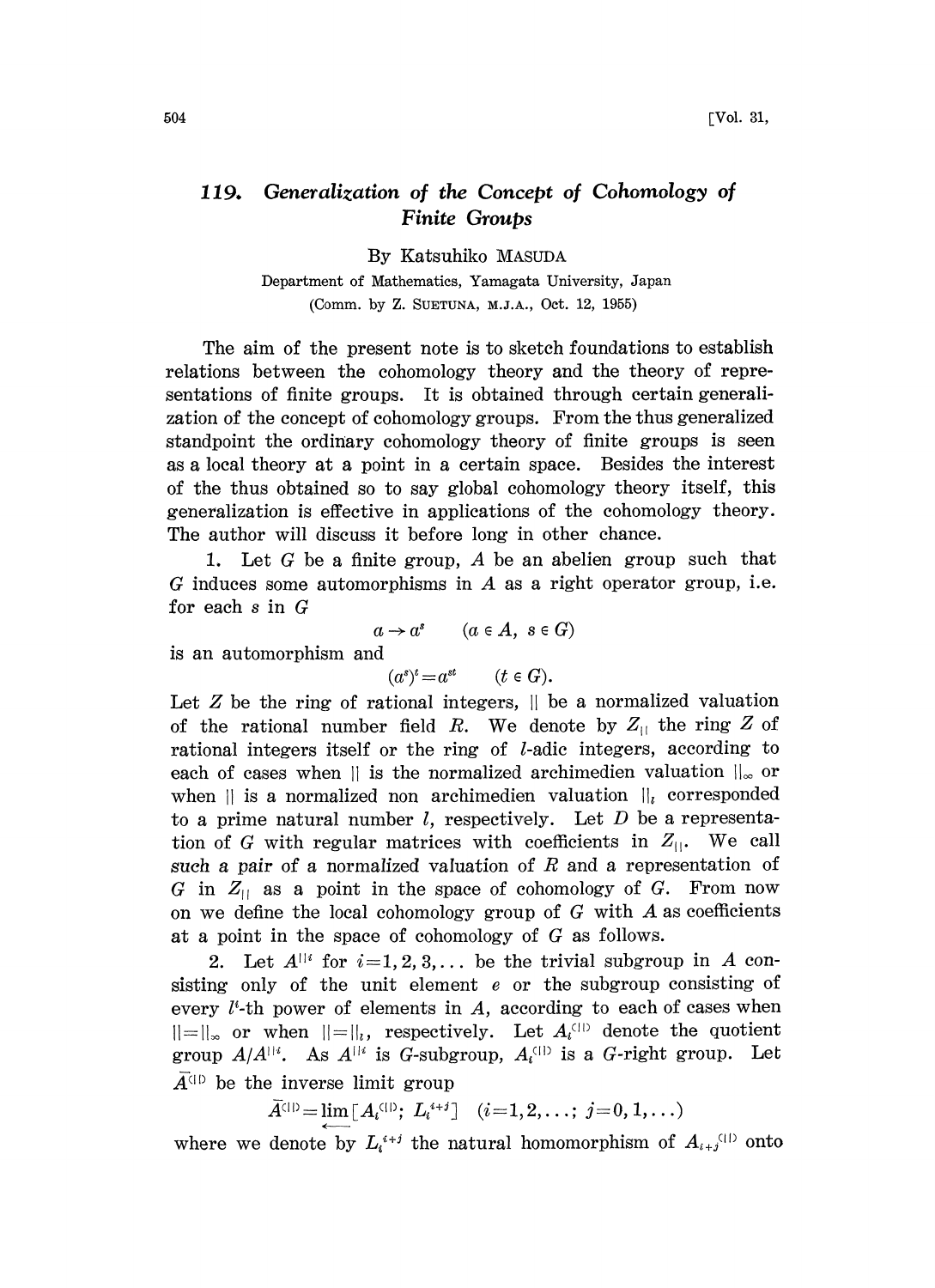$A_i^{(1)}$ . As  $L_i^{i+j}$  is clearly G-homomorphism,  $\overline{A}^{(1)}$  is G-right group. We denote by  $(a)_i$  for  $a \in \overline{A}^{(|)}$  the  $A_i^{(|)}$ -component of a. We define the operation of  $Z_{||}$  on  $\overline{A}^{(||)}$  as follows. When  $||$  is  $||_{\infty}$ , it is clear. When  $||$  is non archimedien, i.e.  $||=||_l$  with a prime natural number l, we write each element  $\nu$  in  $Z_{\parallel}$  in the normal form as

$$
v=v_0+v_1l+\nu_2l^2+\cdots
$$

where  $\nu_i$  (j=0, 1, 2,...) are non negative rational integers not greater than  $l-1$ . We denote by  $[\nu]_i$ , the partial sum

$$
[\nu]_j = \nu_0 + \nu_1 l + \cdots + \nu_j l^j.
$$

As the normal form of elements is  $Z_{11}$  is uniquely determined by  $\nu$ ,  $[\nu]_i$  is determined uniquely by  $\nu$  for each  $j = 0, 1, 2, \ldots$  From now on throughout this article we denote  $A$  as a  $G$ -right module, (i.e. as an additive group with  $G$  as right operator group). As

$$
L_i{}^{i+j}([\nu]_{i+j-1}(a)_{i+j}) = [\nu]_{i-1}(a)_i
$$

for each  $i=1,2,...; j=0,1,..., \lim_{t \to \infty} [r]_{i-1}(a)_i; L_i^{i+j}]$  is an inverse spectrum in  $\vec{A}^{\text{(1)}}$ . We define the operation of  $Z_{\text{(1)}}$  on  $\vec{A}^{\text{(1)}}$  as  $\nu a = a\nu = \lim_{h \to 0} [ \nu]_{i-1}(a)_i; L_i^{i+j} ]$ 

for each  $\nu \in Z_{\vert\vert}$ , a  $\overline{A}^{\vert\vert\vert}$ . Thus  $\overline{A}^{\vert\vert\vert}$  is a  $Z_{\vert\vert}$ -left and  $G_{\vert\vert}$ -right module, where we denote by  $G_{\text{II}}$  the group ring  $Z_{\text{II}}[G]$  of G over  $Z_{\text{II}}$ .

3. Let d denote the degree of the representation D, and  $Z_{||a}$ and  $G_{\parallel a}$  be the full matrix ring of degree d over  $Z_{\parallel}$  and the group ring  $Z_{\lfloor a \rfloor}[G]$  of G over  $Z_{\lfloor a \rfloor}$ , respectively. Let  $\overline{A}^{\langle \perp \rangle}{}_{a}$  be the set of all matrices of degree d with coefficients in  $\overline{A}^{(1)}$ , and we make it  $Z_{t/a}$ -left and  $G_{t/a}$ -right module in the natural way. Let M be an arbitrary  $G_{||a}$ -right module. Let  $\sigma_p$  denote the element

$$
\sigma_{\scriptscriptstyle D} \! = \! \sum_{s \in {\scriptscriptstyle D}} sD(s)
$$

in  $G_{\text{H}a}$ . Let  $M(G, D)$  be the subgroup in M, not necessarily  $Z_{\text{H}a}$ subgroup, consisting of all such elements  $m$  in  $M$  which satisfy

$$
ms\!=\!mD(s^{-1})
$$

for each <sup>s</sup> in G. As is easily seen, it holds

$$
M(G, D) \supseteq M_{\sigma_D}.
$$

 $M_{\sigma_p}$  is a subgroup, not necessarily  $Z_{\parallel a}$ -subgroup. We denote by  $N(M, G, D)$  the quotient additive group  $N(M, G, D) = M(G, D)/M\sigma_D$ .

$$
N(M, G, D) = M(G, D)/M_{\sigma_D}.
$$

4. Let  $\sigma_0$  denote the element

$$
\sigma_0 = \sum_{s \in G} s
$$

in  $G_{\parallel}$ . We denote by J the  $G_{\parallel}$ -right module

$$
J\!=\!G_{||}/\sigma_0Z_{||}.
$$

Let  $I_p$  denote the  $G_{\parallel a}$ -right module consisting of all such elements m in  $G_{\parallel a}$  which satisfy

$$
\sum_{s\in G}D(s^{-1})\nu(s)=0,
$$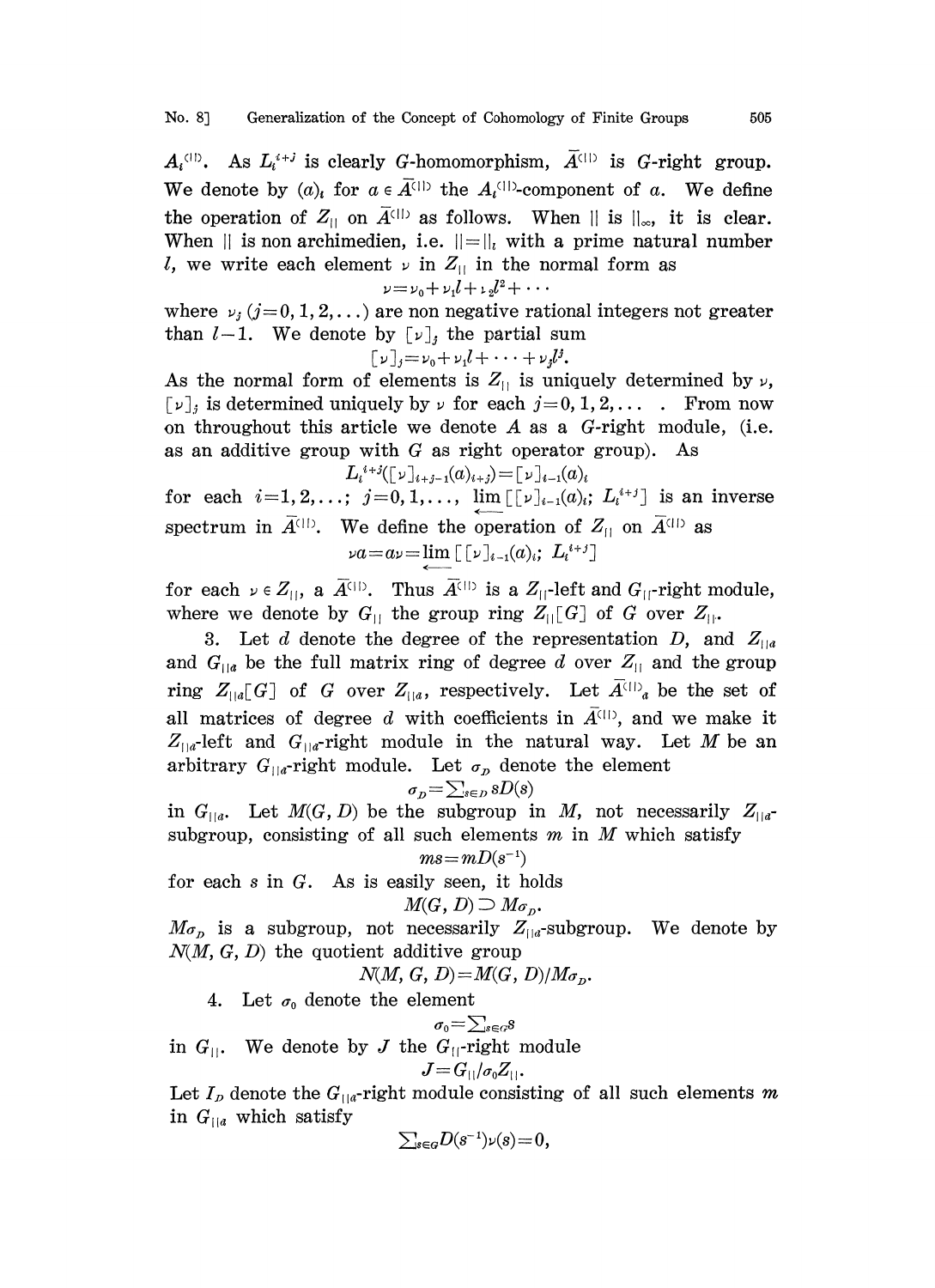506 K. MASUDA [Vol. 31,

where

$$
m = \sum_{s \in G} s \nu(s) \qquad (\nu(s) Z_{\vert \vert d})
$$

and 0 denotes the zero matrix of degree d. We denote by  $J_p$  with rational integer  $p \ge 0$  the tensor product of p copies of J over  $Z_{\parallel}$ and make it  $Z_{||}$ -left and  $G_{||}$ -right module, defining the operation as

$$
u\otimes u'\otimes \cdots \otimes u'' \cdot s = us\otimes u's\otimes \cdots \otimes u''s\n\cdots u\otimes u'\otimes \cdots \otimes u'' = u\otimes u'\otimes \cdots \otimes u'' \cdot v = u\vee \otimes u'\otimes \cdots \otimes u''
$$

with  $u\otimes u'\otimes \cdots \otimes u'' \in J_n$ ,  $s \in G$ , and  $u \in Z$ . Let  $\mathfrak D$  be an associative, not necessarily commutative ring with unit element  $\varepsilon$ . Let M and N be both  $\mathcal{D}$ -left and right modules with  $\varepsilon$  as trivial operator. We define the tensor product  $M \otimes N$  of M and N over  $\Omega$  as the quotient group of the free additive group generated by the product set  $M \times N$ of  $M$  and  $N$  by the subgroup generated by such elements as  $m + m' \times n - m \times n - m' \times n$ ,  $m \times n + n' - m \times n - m \times n'$ , and  $mr \times n - m \times rn$  $(r \in \mathcal{D})$ , and make it as  $\mathcal{D}$ -left and right module, defining the operation as

$$
r\!\cdot\! m\mathop{\otimes}\limits_{\mathbb{O}} n\!=\!rm\mathop{\otimes}\limits_{\mathbb{O}} n,\ m\mathop{\otimes}\limits_{\mathbb{O}} n\!\cdot\! r\!=\!m\mathop{\otimes}\limits_{\mathbb{O}} n r
$$

for each  $r \in \mathcal{D}$ . The tensor product is associative, but not necessarily commutative. Let  $[G_{\parallel a}]_q$  be the tensor product of q copies of  $G_{\parallel a}$ over  $Z_{\parallel a}$ , where q is rational integer  $\geq 0$ . The subset in  $[G_{\parallel a}]_q$ consisting of classes involving elements in the product set  $I_p \times I_p \times$  $\cdots \times I_p$  of q copies of  $I_p$  is clearly  $Z_{\parallel a}$ -right submodule in  $[G_{\parallel a}]_q$ , which we denote by  $[I_p]_q$ , calling as tensor product of q copies of  $I_p$  in  $G_{||a}$  over  $Z_{||a}$ . We make it  $G_{||a}$ -right module, defining the operation as

$$
v \otimes v' \otimes \cdots \otimes v'' \cdot s = vs \otimes v's \otimes \cdots \otimes v''s\n(v \otimes v' \otimes \cdots \otimes v'' \cdot v = v \otimes v' \otimes \cdots \otimes v''s\n(v \otimes v' \otimes \cdots \otimes v'' \cdot v = v \otimes v' \otimes \cdots \otimes v''v\n(v \otimes v \otimes \cdots \otimes v'' \cdot v = v \otimes v' \otimes \cdots \otimes v''v
$$

for each  $s \in G$  and  $v \in Z_{\vert a}$ . We denote by  $[I_D]_q \underset{a}{\otimes} \overline{A}^{\vert l \vert}_a$  the tensor product over  $Z_{\parallel a}$  of  $[I_D]_q$  as  $Z_{\parallel a}$ -right module and  $\overline{A}^{\langle \parallel}{}_{a}$  as  $Z_{\parallel a}$ -left module and make it  $G_{\text{H}a}$ -right module, defining the operation as

$$
v\otimes_{\stackrel{[d]}{(d)}}a\cdot s=v s\otimes_{\stackrel{[d]}{(d)}} s,\;\; v\otimes_{\stackrel{[d]}{(d)}} a\cdot \nu=v\otimes_{\stackrel{[d]}{(d)}}
$$

for each  $s\in G$  and  $\nu\in Z_{\vert\vert a}.$  Let  $J_p\otimes [I_p]_q\otimes \overline{A}^{\langle\vert\vert}_a$  be the tensor product of  $J_p$  and  $[I_p]_q \otimes \overline{A}^{(|)}_q$  over  $Z_{||}$  and make it  $G_{||q}$ -right module, defining the operation as

$$
u\otimes v\otimes a\cdot s=us\otimes vs\otimes as,\ u\otimes v\otimes a\cdot v=u\otimes (v\otimes a)\nu
$$

for each  $s \in G$  and  $\nu \in Z_{\text{tia}}$ .

5. Now we define the local p-q-cohomology group  $pqH(A, G, \parallel, D)$ at the point  $(||, D)$  in the space of cohomology of G as